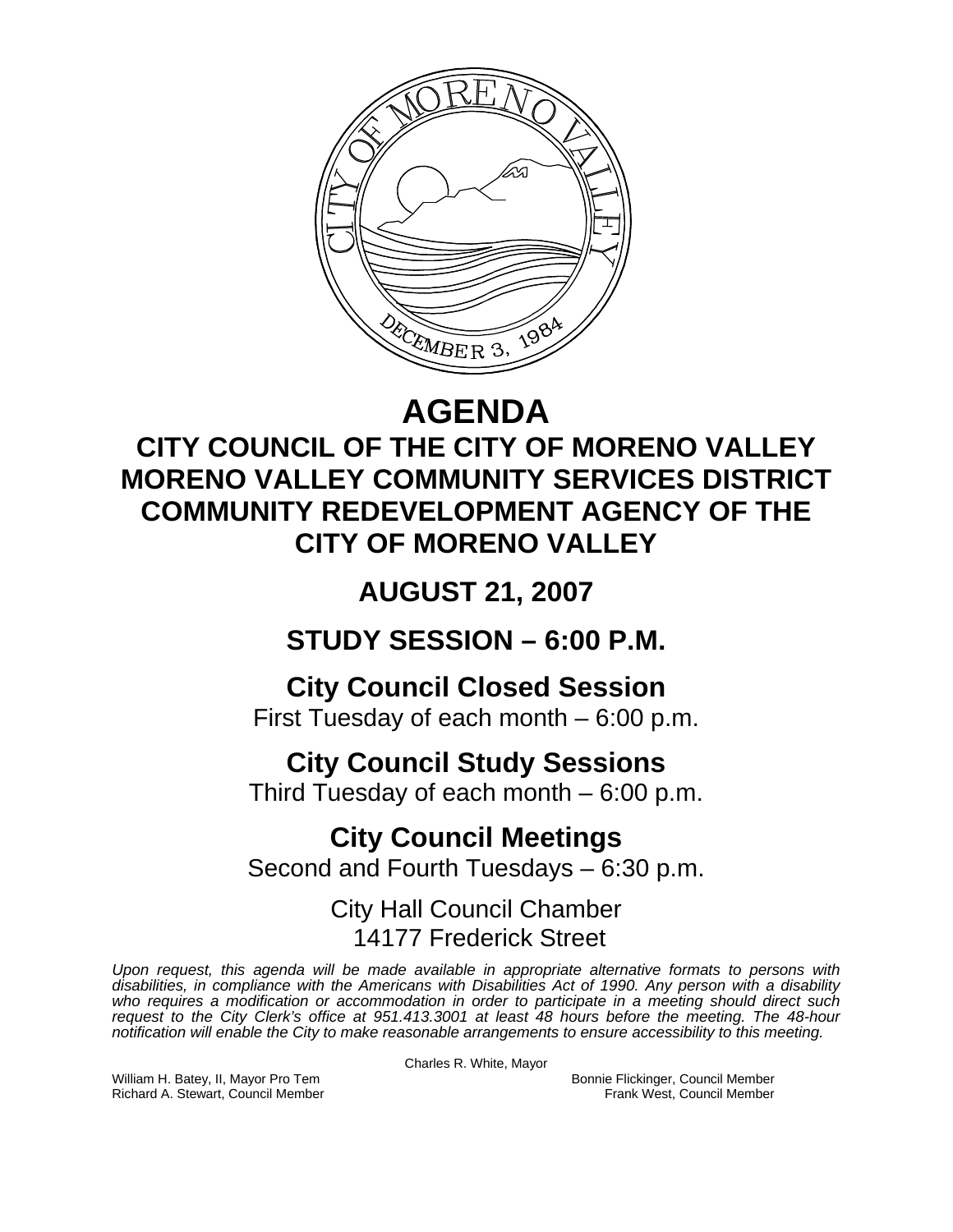#### **AGENDA MORENO VALLEY CITY COUNCIL MORENO VALLEY COMMUNITY SERVICES DISTRICT COMMUNITY REDEVELOPMENT AGENCY OF THE CITY OF MORENO VALLEY STUDY SESSION - 6:00 P.M. AUGUST 21, 2007**

- **CALL TO ORDER**
- **PLEDGE OF ALLEGIANCE**
- **INVOCATION**
- **ROLL CALL**
- **INTRODUCTIONS**
- **PUBLIC COMMENTS ON MATTERS UNDER THE JURISDICTION OF THE CITY COUNCIL**

There is a three-minute time limit per person. Please complete and submit a BLUE speaker slip to the City Clerk. All remarks and questions shall be addressed to the presiding officer or to the City Council and not to any individual Council Member, staff member or other person.

- 1. 211 Service Update PowerPoint Presentation **(ATCM/10 Min.)**
- 2. Annual Agreements for Services with the Chambers of Commerce **(EDD/10 Min.)**
- 3. Update on Proposed Tobacco Licensing Ordinance **(CA/CM/ 15 Min.)**
- 4. Parking Citation Administrative Appeal Process **(Batey/White/10 Min.)**
- 5. Development and Permit Liaison Program with PowerPoint **(DCM/15 Min.)**
- 6. Directly Elected Mayor **(Batey/West/10 Min.)**
- 7. Push Cart Vendors **(Flickinger/Batey/10 Min.)**
- 8. City Council Requests and Communications

(Times shown are only estimates for staff presentation. Items may be deferred by Council if time does not permit full review.)

 $\triangleleft$  Oral Presentation only – No written material provided